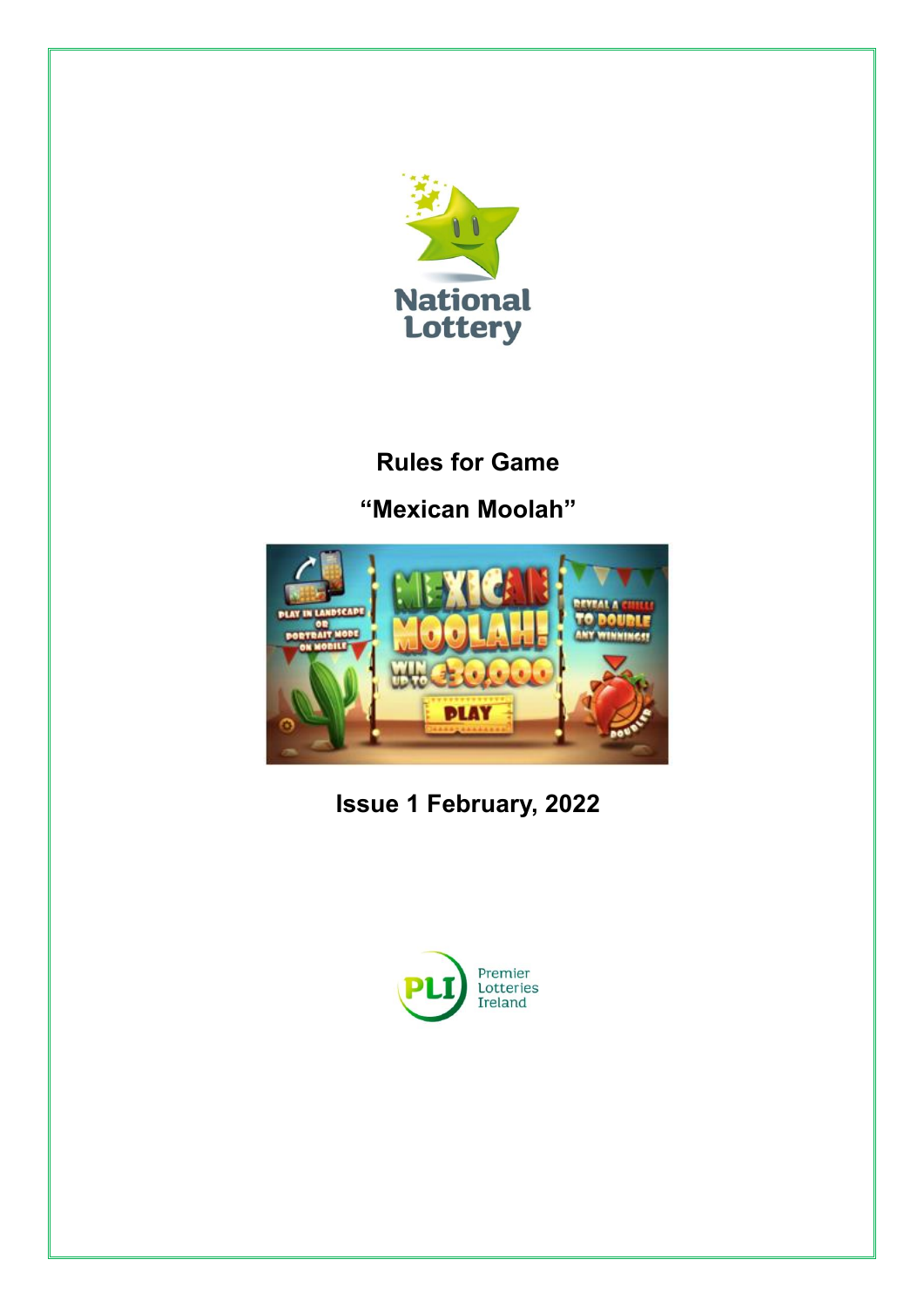**This page is deliberately blank.**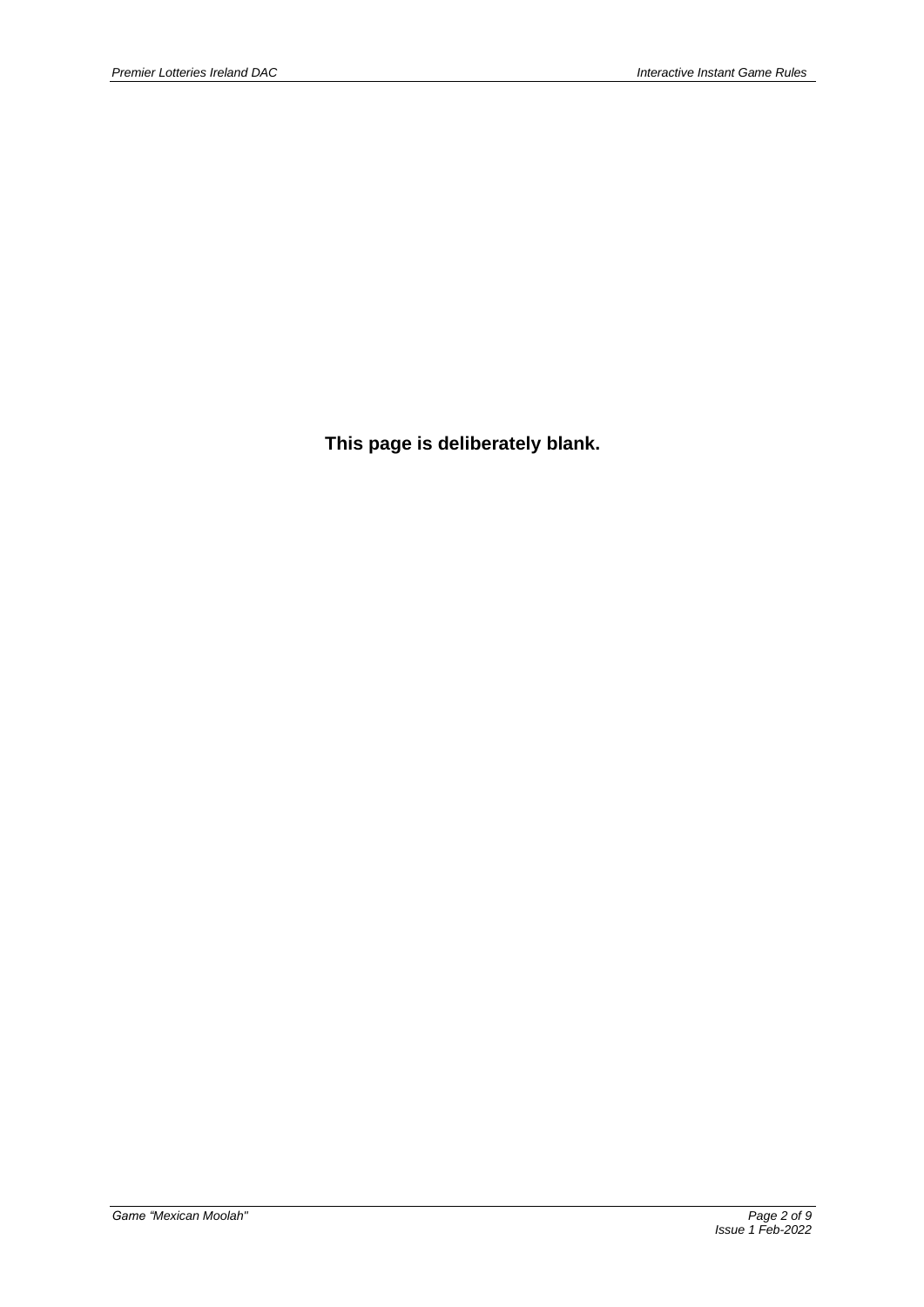# **Issue 1 February, 2022**

# **The National Lottery**

### **Rules for Game "Mexican Moolah"**

The following sets forth the rules for a National Lottery interactive Game (hereinafter known as "Mexican Moolah") which will be operated by Premier Lotteries Ireland Designated Activity Company ("the Company") as part of The National Lottery.

The Game will commence on a date to be announced, and will continue until the Company publicly announces a termination date.

These rules have been approved by the Regulator in accordance with Section 45 of the National Lottery Act 2013.

### **GENERAL**

- 1. These rules are governed by The National Lottery Act 2013, and incorporate the General Rules for National Lottery Games, PLI's Terms and Conditions and the Data Privacy Statement. Copies of The National Lottery Act 2013, the General Rules for National Lottery Games, PLI's Terms and Conditions, the Data Privacy Statement and these Game Rules are available to view or download via the National Lottery website with the following URL: [www.lottery.ie](http://www.lotto.ie/) or by writing to Premier Lotteries Ireland, Abbey Street Lower, Dublin 1.
- 2. We recommend that prospective players read and understand PLI's Terms and Conditions and the relevant Game Rules before playing any Games. The Terms and Conditions, General Rules for National Lottery Games and Data Privacy Statement are hereby incorporated into and form part of these Game Rules.
- 3. The Company reserves the right to vary these Game Rules, subject to the consent of the Regulator.
- 4. The official address to which correspondence must be sent is:

#### **The National Lottery,**

#### **Abbey Street Lower,**

**Dublin 1**

- 5. A code of practice governing relations between participants in National Lottery games and the National Lottery is available to download from the National Lottery's website www.lottery.ie.
- 6. Where the context so requires, in these Game Rules, the neuter gender shall include the feminine or masculine gender and vice versa, the feminine gender shall include the masculine gender and vice-versa and the singular shall include the plural and vice-versa.

# **DEFINITIONS**

The following words and terms will have the following meanings unless the context clearly indicates otherwise:

- 1. **Act** means The National Lottery Act 2013.
- 2. **Company** or **We** or **Us** or **PLI** means Premier Lotteries Ireland Designated Activity Company.
- 3. **Customer Support** means the Company's customer services helpline. Links to Customer Support are available at the foot of each page of the Website and through the 'Frequently Asked Questions' section of the Website.
- 4. **Game** means this National Lottery interactive Game which can be played by Players via the Website and Mobile App, in which the determination of whether or not a Player has won a Prize (and the level of any such Prize) is randomly determined by the Interactive System at the point of purchase of the Play.
- 5. **Game Details Screen** means the screen on the Website and/or Mobile App setting out information relating to a Game.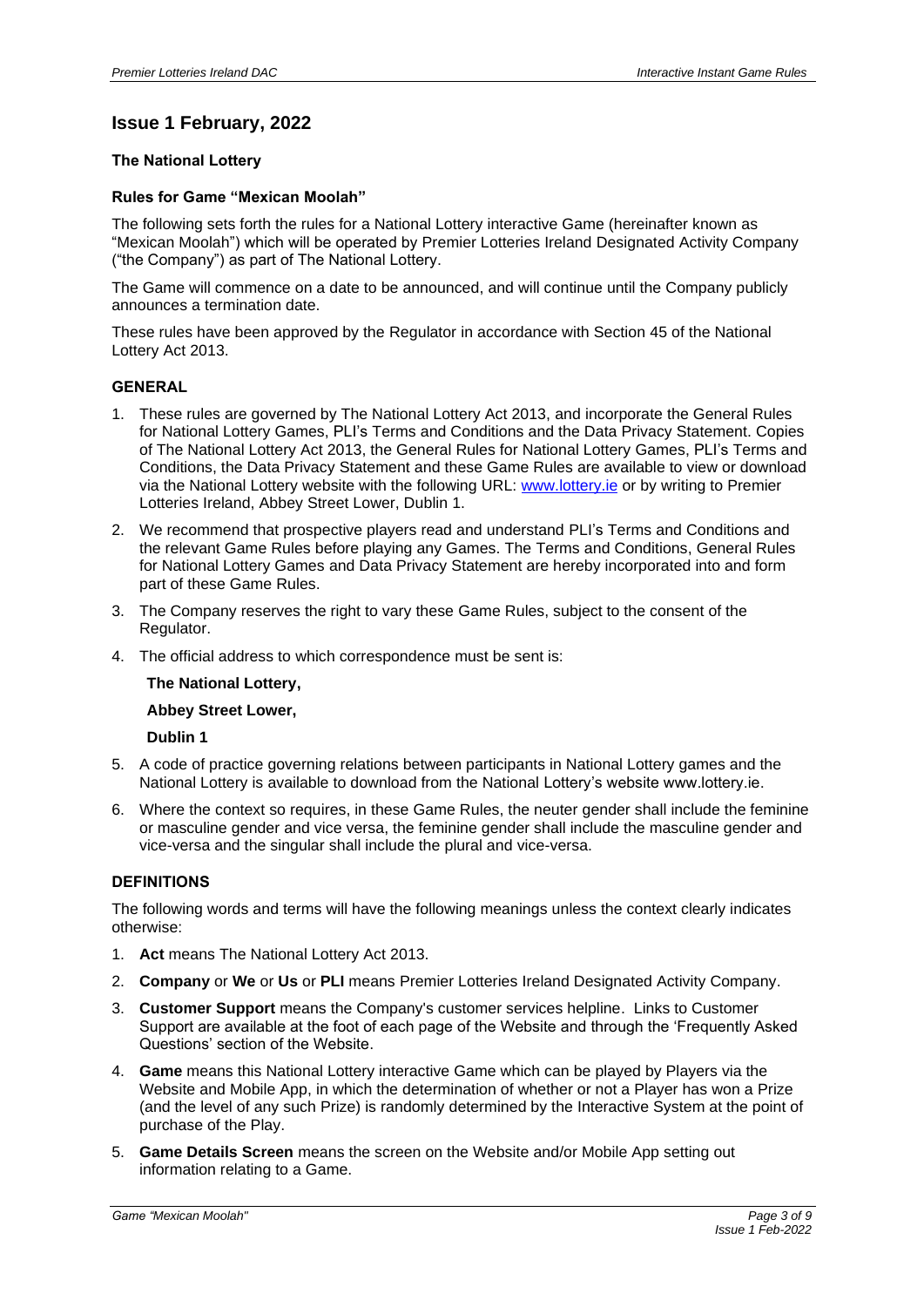- 6. **Game Play Window** means the screen on the Website and/or Mobile App via which a Player plays a Game.
- 7. **Game Rules** mean any rules or conditions (including, without limit, the relevant name for a National Lottery interactive Game, how a Prize is won, Prize Structure and Play Method) issued by the Company in addition to the PLI Terms and Conditions (hereby incorporated by reference) which apply only to a particular Game.
- 8. **High Tier Prize** means a Prize exceeding €9,999, paid by cheque, stamped "Account Payee Only", and which must be redeemed in person at National Lottery Headquarters upon receipt of a completed Prize Claim Form and Identification Information.
- 9. **Identification Information** means any information required by the Company to verify the identity of a Claimant, a Player Registration or to maintain a Player Account including, but not limited to a copy of a passport or a driving licence.
- 10. **Interactive System** means the system (accessible via the Website and/or Mobile App) established and operated by PLI for the purpose of registering Players, administering Player Accounts, facilitating Plays, holding Games related information and paying Prizes.
- 11. **Low Tier Prize** means a Prize within the range of €1 €99, which will be paid directly to a Player's Wallet.
- 12. **Mid-Tier (Level 1) Prize** means a Prize within the range of €100 to €500. Mid-Tier (Level 1) Prizes will be paid by cheque, stamped "Account Payee Only".
- 13. **Mid-Tier (Level 2) Prize** means a Prize within the range of €501 €9,999. Winners will be contacted by PLI to verify their age and identification details. Upon receipt of a completed Claim Form and your Identification Information (if not previously provided) the Mid-Tier (Level 2) Prize will be paid by cheque, stamped "Account Payee Only", and posted to the address specified in Your Player Account.
- 14. **Mobile App** or **National Lottery App** means the National Lottery software application which enables a Player to access the Website to play National Lottery Interactive Games via supported mobile devices. A list of supported devices is available on www.lottery.ie.
- 15. **Password** means the alphanumeric identifier used by a Player to identify him/herself when accessing and using certain areas of the Interactive System.
- 16. **Play** means, in relation to any Game, any interaction by a Player with that Game, which may yield a Prize, which must be purchased in advance of playing a Game and as described in the 'Game Play Mechanism' of these Game Rules.
- 17. **Player** or **You** or **Your** means a person who is registered to play Games via the Website and/or Mobile App and, for the avoidance of doubt, has satisfied the various Player criteria as set out in the Terms and Conditions.
- 18. **Player Account** means a Player's on-line account held on the Interactive System which contains a Player's personal information and all other details necessary to play a Game.
- 19. **Player History Screen** means the screen displaying a Player's financial transaction history accessed via the "My Wallet" link in the "My Account" section of the Website or the "My Games" link in the "My Account" section of the Mobile App and the Player's interactive Game history accessed through the "My Games" link in the "My Account" section of the Website or the "My Games" link in the "My Account" section of the Mobile App.
- 20. **Play Method** means the method of interactive participation in a Game via the Website and/or Mobile App by a Player as specified under 'Game Play Mechanism' of these Game Rules.
- 21. **Play Number** means the number accessible on the relevant page of the Website which is unique to and which identifies a particular Play and which is recorded on the Interactive System.
- 22. **Prize** means a prize won by a Player from a Play in a Game, which has been validated on the Interactive System and is in accordance with these Game Rules and the Terms and Conditions.
- 23. **Prize Structure** means the number, value and odds of winning Prizes for a Game and the Prize Tiers within a Game as determined by the Company and as specified in the Game Rules.
- 24. **Prize Tier(s)** means the Prizes available in the Game as set out in the 'Determination of Prizes'.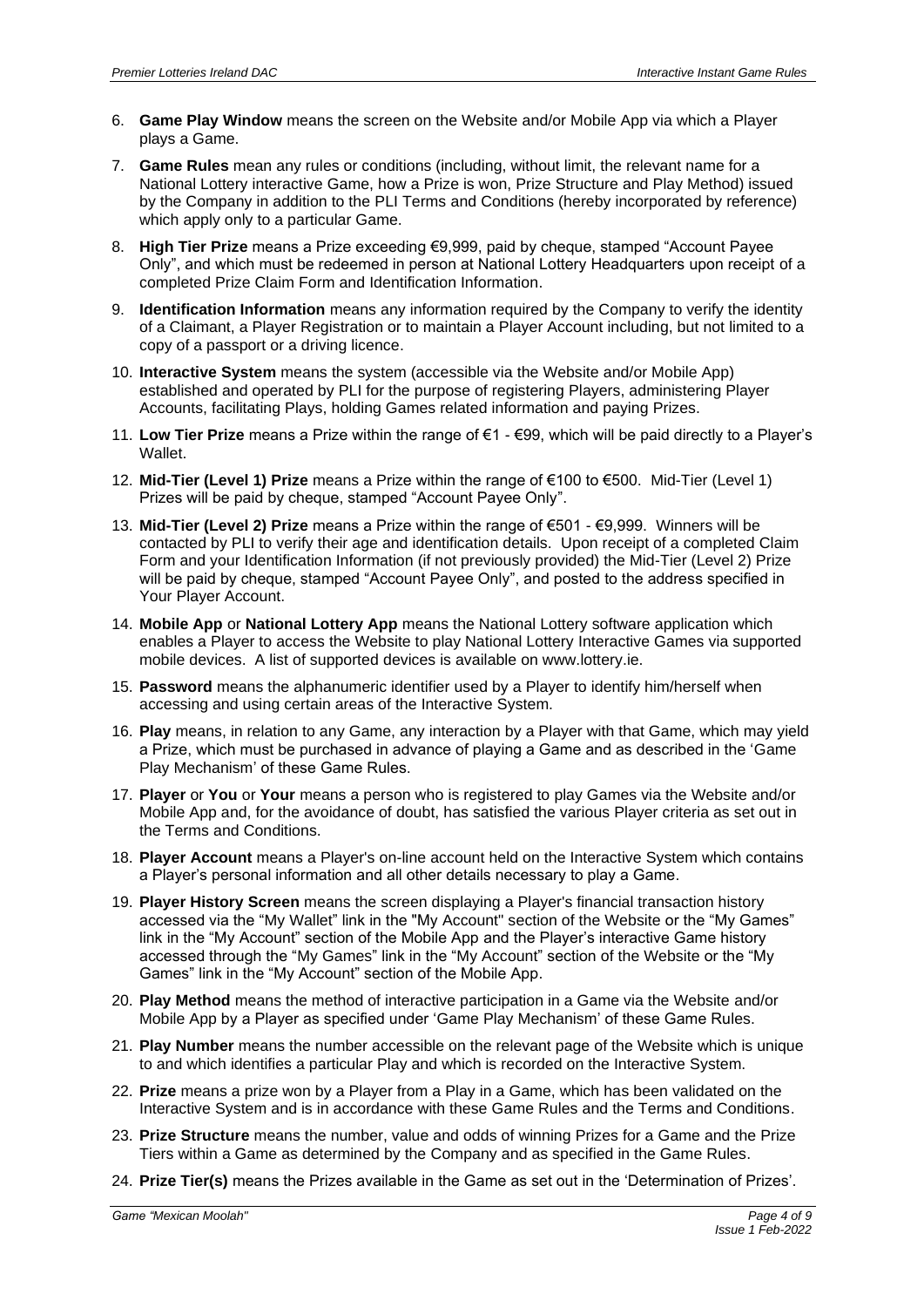- 25. **Regulator** means the person appointed as Regulator of the National Lottery under Section 7 of the Act or the Minister acting under Section 8 of the Act.
- 26. **Terms and Conditions** means the terms, conditions and rules which regulate the manner in which a Player may open, maintain and close a Player Account.
- 27. **Try for Free Game** means a Game which is available to registered Players free of charge and for which there are notional prizes only.
- 28. **Unutilised Funds** means any funds credited to a Player's Account (including Prizes) that are not allocated to a Play by the relevant Player.
- 29. **User ID** means the 6-30 character identifier used by a Player to identify himself when accessing and using certain areas of the Interactive System.
- 30. **Valid Game Play** means participation by the Player (via the Website and/or Mobile App) in this Game in accordance with these Game Rules.
- 31. **Valid Game Play Owner** means the person who is recognised by the Company as the owner of the Valid Game Play. The Company will recognise the person who has completed the on-line registration process through the Website and who enters the Game in accordance with the Game Rules for this Game as the Valid Game Play Owner.
- 32. **Wallet** means an on-line account created by the Player and credited with funds from a registered payment card in order to play Games, which may hold Prize money and is accessible via the Website and/or Mobile App.
- 33. **Website** means the PLI interactive Game website, which is accessible through URL www.lottery.ie.

# **GOVERNING LAW AND RULES**

In playing National Lottery interactive Games the Player agrees to abide by the Laws of Ireland, the Act, the General Rules for National Lottery Games, PLI's Terms and Conditions, the Data Privacy Statement and these Game Rules.

# **COST OF PLAY**

The price of a "Mexican Moolah" play will be  $\epsilon$ 3.

# **PURCHASE AND PRIZE RESTRICTIONS**

- 1. No Game shall be played by, and no Prize shall be paid to, any officer or employee of the Company or any contractor or sub-contractor involved in the development, support and/or maintenance of the Interactive System or Website and/or Mobile App, or any person prohibited by the Act from purchasing, owning, or claiming a Prize or any other person prohibited by the Terms and Conditions from purchasing, owning, or claiming a Prize.
- 2. Persons under 18 years of age are prohibited from playing the Game.
- 3. The Company will not be responsible for lost or stolen devices used to play Games.
- 4. The Company will not be responsible for Plays made in error.

# **PROSECUTION**

Any person who purchases, owns, or claims a Play and/or Prize and is not entitled to do so, is liable to criminal prosecution.

## **GAME PLAY MECHANISM**

- 1. The Interactive System must be available for play.
- 2. A registered Player may play a "Try for Free" game for notional prizes by selecting the "Try" link in the Game Play Window.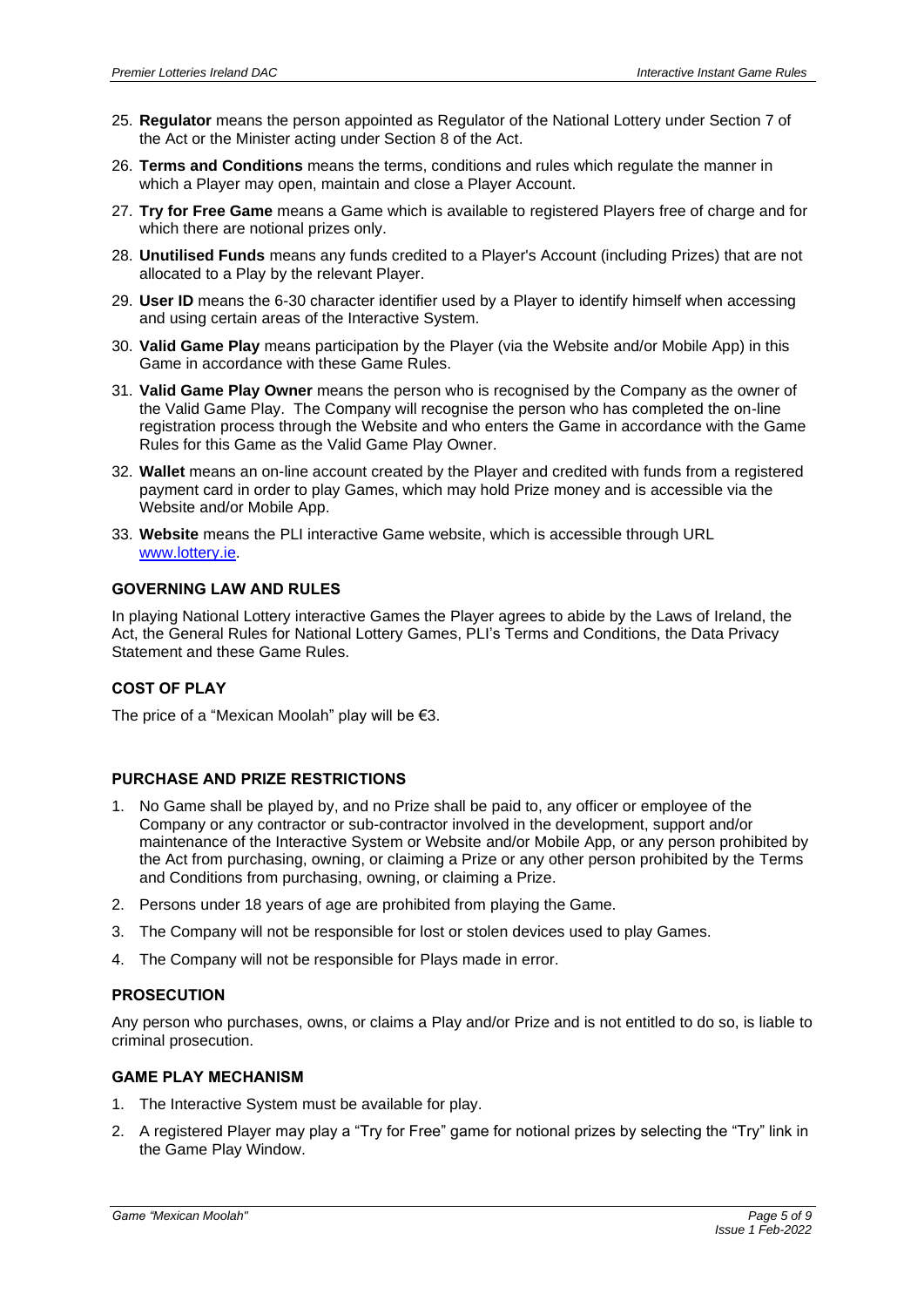- 3. In order to play a National Lottery interactive Game, a Player must first register on-line from a link on [www.lottery.ie](http://www.lotto.ie/) in accordance with the PLI Terms and Conditions.
- 4. The Player must have a valid Player Account.
- 5. Players must be 18 years of age or older to Play the Game and Prizes will not be paid to persons under 18 years.
- 6. The Player is required to log in to the Interactive System by entering a User ID and Password (created during the Player's original on-line registration process) to gain access to this Game.
- 7. When the Player has logged in to the Interactive System a choice of Games will appear on the instant win game lobby. The Player chooses the "Mexican Moolah" Game by clicking on the "Play" link on the Game Play Window.
- 8. The Player is then shown a brief "How to Play" synopsis of the Game and is invited to 'Play Now' or 'Try'.
- 9. When the Player chooses 'Play Now' he is then shown the price of playing that Game and current Wallet balance, at which point the Player is invited to 'Play Now'.
- 10. When the Player opens the Game the Interactive System checks to ensure that the Player has sufficient Unutilised Funds to complete the transaction. The cost of the Play is deducted from the Wallet balance and the amended Wallet balance is displayed.
- 11. The Game then connects to the Interactive System which randomly selects a Play which may yield a Prize from one of the Prize Tiers for this Game. The result for a Play is randomly determined by the Interactive System. The Player's interaction with the Game does not impact on the result.
- 12. The opening screen is displayed along with a 'Settings' button (cog symbol bottom left hand side) which will open to display two further buttons: the Sound button and the "i" button which contains the synopsis of how to play the Game.
- 13. The Player is presented with a Game Play Window which displays nine (9) 'Box' play icons in a 3 x 3 configuration, a 'PRIZE POT' meter, used to display any banked wins and a 'DOUBLER' panel containing doubler Icon required to double any banked wins.
- 14. The aim of the game is to reveal three (3) matching cash amounts to win/bank that amount and/or reveal a 'Chili Doubler' icon to double any banked prize(s).
- 15. Any of the following ten cash amounts can be revealed from the 'Box' play icons:

# **€3, €5, €10, €20, €30, €50, €100, €500, €1k (€1,000) or €30k (€30,000).**

- 16. To commence Play the Player must click one of the nine (9) 'Box' play icons to reveal a cash amount or a 'Chili Doubler'. The play icons can be clicked in any order. If a Player matches three cash amounts he wins that amount and the Prize achieved is automatically transferred into the 'PRIZE POT'.
- 17. Once the Prize is banked, the game will remove the three prize winning reveals and replace them with three new 'Box' play icons from which to reveal more cash amounts or the 'Chilli Doubler' icon if not already revealed. No more than one (1) instance of the 'Chili Doubler' icon can appear within a game.
- 18. If a Player reveals a 'Chili Doubler' icon from one of the play icons, this will remain on screen. The chili icon with the DOUBLER panel will aminate to show that any banked wins will be doubled.
- 19. Once all the visible 'Box' play icons have been revealed and there are no instances of three of the same cash amounts, the game will transition to the game end screen.
- 20. A Player can win up to ten (10) times in any Game,
- 21. Once the game ends one of the following messages (depending on the prize value won) indicating the result will appear:

BETTER LUCK NEXT TIME

Or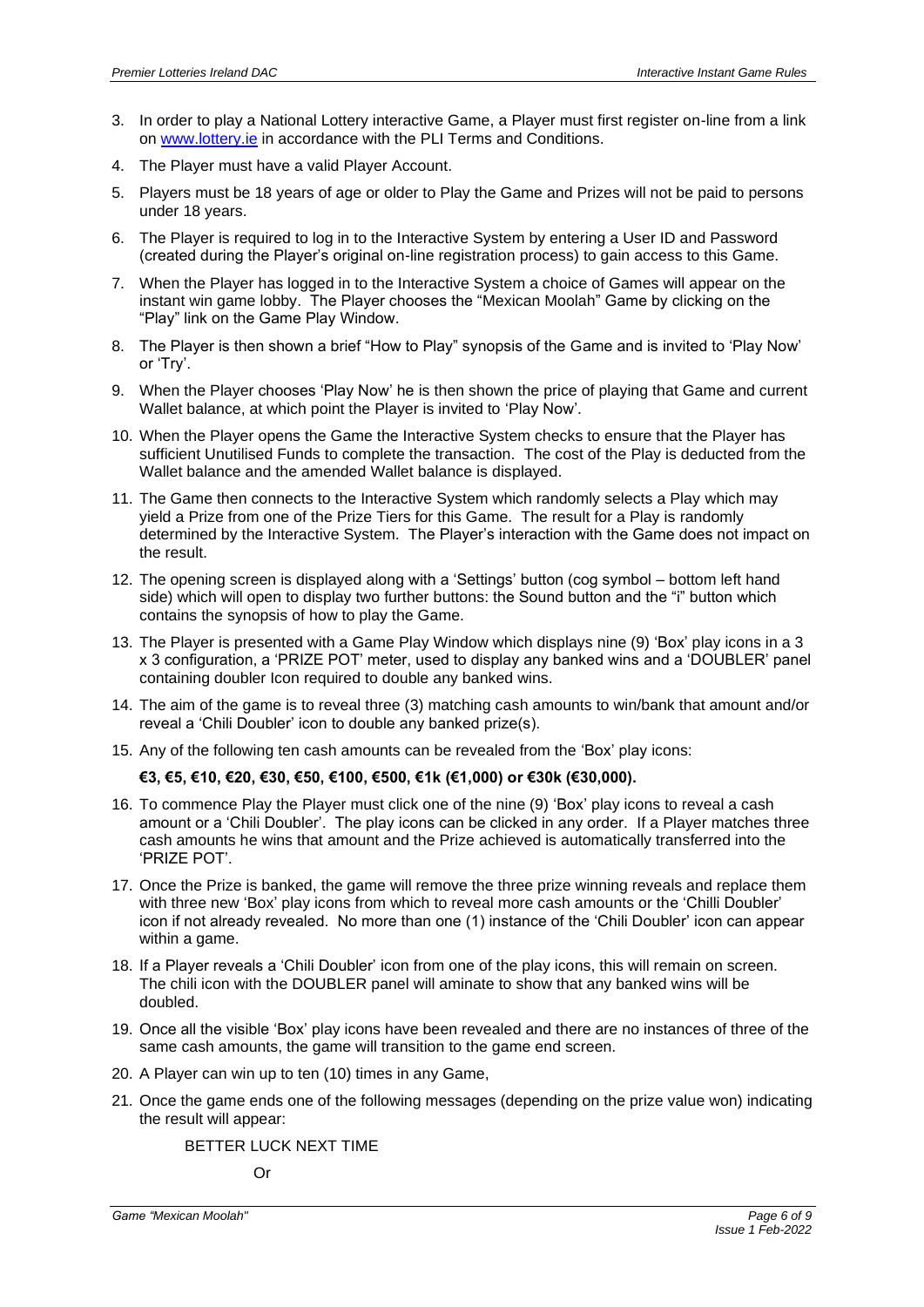# YOU'VE WON CONGRATULATIONS YOU'VE WON BIG WIN! JACKPOT WIN! <AMOUNT>

- 22. The Player is required to acknowledge this message by clicking the FINISH button. The Game then ends and the Player is shown the game confirmation screen.
- 23. If You purchase a Play and do not complete the Play, the system will automatically play out the Play within 24 hours. If a Low Tier Prize is won then that Prize will be paid directly into the Players Wallet. If a Mid-Tier (Level 1) Prize is won then that Prize will be paid by cheque and posted to the address specified in Your Player Account. If a Mid-Tier (Level 2) Prize is won then that Prize will be paid by cheque, stamped "Account Payee Only", which will be posted to the address specified in your Player Account, upon receipt of a completed Prize Claim Form and your Identification Information (if not previously provided). If a High-Tier Prize is won then the Player will be notified and the Prize will be paid by cheque, stamped "Account Payee Only", and which must be redeemed at National Lottery HQ subject to completion of a satisfactory validation process, including but not limited to your Identification Information.

### **DETERMINATION OF PRIZES**

#### **Mexican Moolah €3**

- 1. A Player who wins a Prize Tier 1 prize is entitled to a prize of €3.
- 2. A Player who wins a Prize Tier 2 prize is entitled to a prize of  $65$ .
- 3. A Player who wins a Prize Tier 3 prize is entitled to a prize of  $€6$ .
- 4. A Player who wins a Prize Tier 4 prize is entitled to a prize of  $€6$ .
- 5. A Player who wins a Prize Tier 5 prize is entitled to a prize of €10.
- 6. A Player who wins a Prize Tier 6 prize is entitled to a prize of €10.
- 7. A Player who wins a Prize Tier 7 prize is entitled to a prize of  $\epsilon$ 10.
- 8. A Player who wins a Prize Tier 8 prize is entitled to a prize of €15.
- 9. A Player who wins a Prize Tier 9 prize is entitled to a prize of €15.
- 10. A Player who wins a Prize Tier 10 prize is entitled to a prize of €20.
- 11. A Player who wins a Prize Tier 11 prize is entitled to a prize of €20.
- 12. A Player who wins a Prize Tier 12 prize is entitled to a prize of €20.
- 13. A Player who wins a Prize Tier 13 prize is entitled to a prize of €20.
- 14. A Player who wins a Prize Tier 14 prize is entitled to a prize of €30.
- 15. A Player who wins a Prize Tier 15 prize is entitled to a prize of €30.
- 16. A Player who wins a Prize Tier 16 prize is entitled to a prize of €30.
- 17. A Player who wins a Prize Tier 17 prize is entitled to a prize of €30.
- 18. A Player who wins a Prize Tier 18 prize is entitled to a prize of €50.
- 19. A Player who wins a Prize Tier 19 prize is entitled to a prize of €50.
- 20. A Player who wins a Prize Tier 20 prize is entitled to a prize of €50.
- 21. A Player who wins a Prize Tier 21 prize is entitled to a prize of €50.
- 22. A Player who wins a Prize Tier 22 prize is entitled to a prize of €100.
- 23. A Player who wins a Prize Tier 23 prize is entitled to a prize of €100.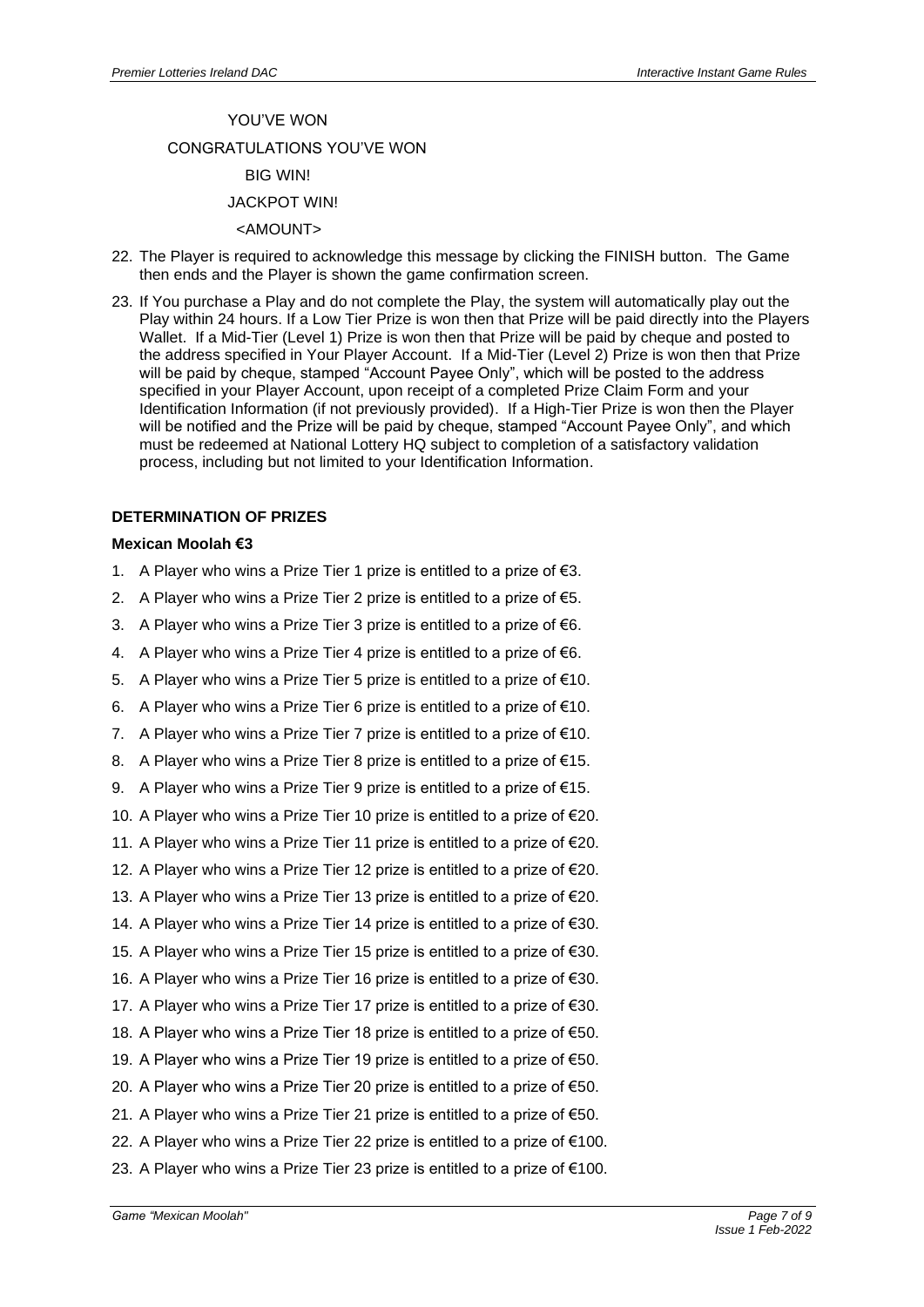- 24. A Player who wins a Prize Tier 24 prize is entitled to a prize of €100.
- 25. A Player who wins a Prize Tier 25 prize is entitled to a prize of €100.
- 26. A Player who wins a Prize Tier 26 prize is entitled to a prize of €500.
- 27. A Player who wins a Prize Tier 27 prize is entitled to a prize of €500.
- 28. A Player who wins a Prize Tier 28 prize is entitled to a prize of €1,000.
- 29. A Player who wins a Prize Tier 29 prize is entitled to a prize of €1,000.
- 30. A Player who wins a Prize Tier 30 prize is entitled to a prize of €5,000.
- 31. A Player who wins a Prize Tier 31 prize is entitled to a prize of €30,000.

# **Prize Amounts, Number of Prizes and Odds**

This Game consists of a non-depleting pool of one million five hundred thousand tickets. The number of prizes in each prize category will remain constant throughout the life of the Game.

| <b>Prize</b><br><b>Tier</b> | <b>Prize Amount</b>       | Approx. odds<br>(1 in x) | <b>Expected number</b><br>of winners |
|-----------------------------|---------------------------|--------------------------|--------------------------------------|
| 1                           | €3 (€3)                   | 6.00                     | 250,000                              |
| $\overline{2}$              | €5 (€5)                   | 15.00                    | 100,000                              |
| 3                           | €6 (€3 + €3)              | 34.78                    | 43,125                               |
| 4                           | €6 (€3 DOUBLER)           | 34.78                    | 43,125                               |
| 5                           | €10 (€10)                 | 120.00                   | 12,500                               |
| 6                           | €10 (€5 + €5)             | 60.00                    | 25,000                               |
| $\overline{7}$              | €10 (€5 DOUBLER)          | 60.00                    | 25,000                               |
| 8                           | €15 (€10 + €5)            | 300.00                   | 5,000                                |
| 9                           | €15 (€5 + €5 + €5)        | 300.00                   | 5,000                                |
| 10                          | €20 (€20)                 | 2,000.00                 | 750                                  |
| 11                          | €20 (€10 + €5 + €5)       | 485.12                   | 3,092                                |
| 12                          | €20 (€10 DOUBLER)         | 500.00                   | 3,000                                |
| 13                          | €20 ((€5 + €5) DOUBLER)   | 500.00                   | 3,000                                |
| 14                          | €30 (€30)                 | 7,500.00                 | 200                                  |
| 15                          | €30 (€10 + €10 + €5 + €5) | 1,500.00                 | 1,000                                |